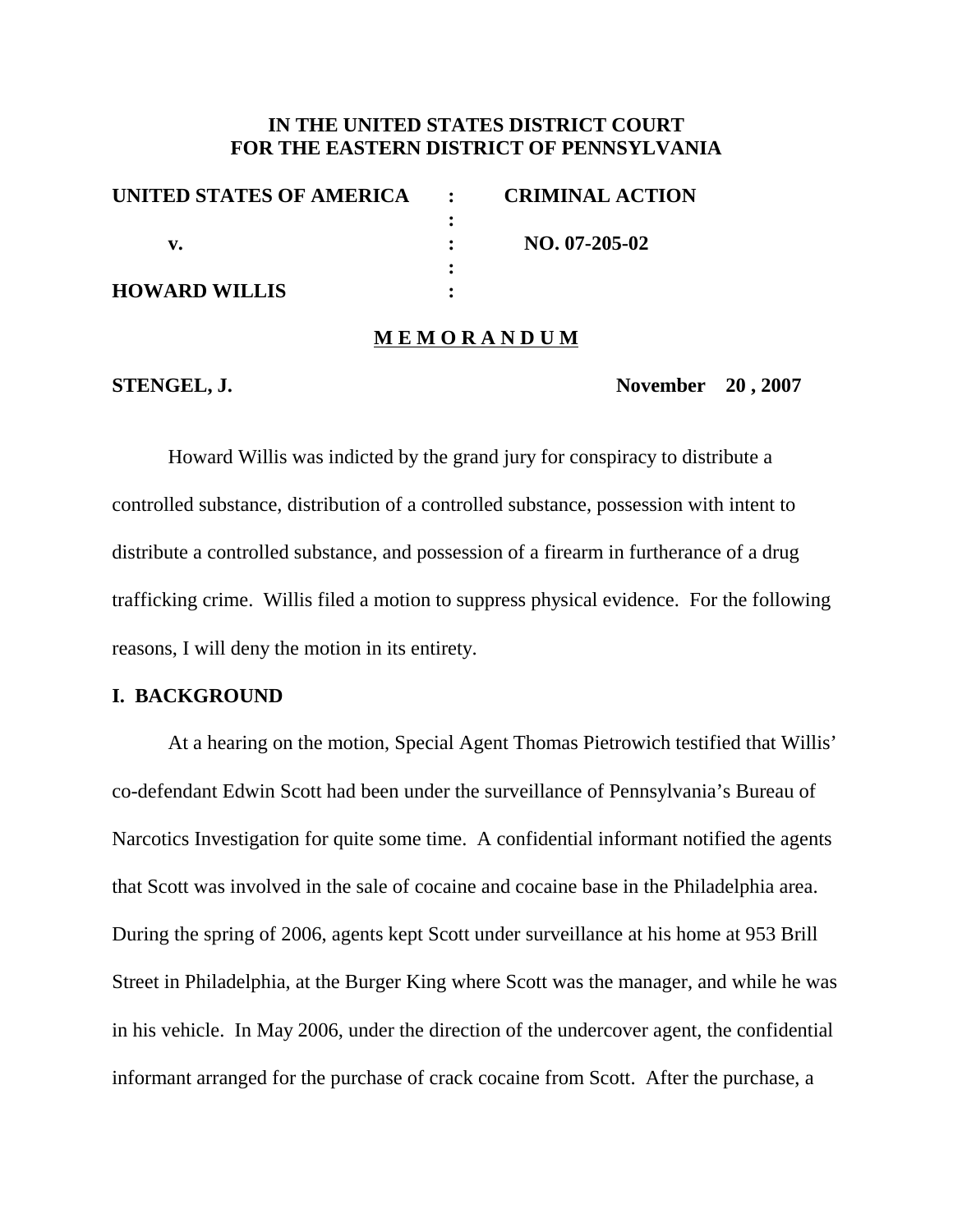field test confirmed that the substance was positive for the presence of cocaine.

On June 15, 2006, the confidential informant placed another recorded call to Scott and arranged for the purchase of one-half ounce of cocaine base. Again, following the purchase, a field test confirmed that the substance tested positive for the presence of cocaine. On June 20, 2006, the confidential informant arranged for the purchase of another ½ ounce of cocaine base. An hour later, the confidential informant called Scott to ask if the undercover agent could purchase the cocaine base directly from Scott. Scott agreed. After the delivery, the substance tested positive for the presence of cocaine.

On July 17, 2006, the undercover agent contacted Scott directly to arrange for the purchase of four and a half ounces of cocaine base. Scott responded that Scott's supplier of cocaine base would need from a couple more hours to a couple more days to produce that amount. On the following day, Scott again said that he was still waiting on his supplier. On July 27, 2006, the agent placed another recorded telephone call to Scott who quoted a price of \$3,250 for the requested amount of cocaine base. Scott called the undercover agent at 2:45 p.m., to say that he would be ready with the package in fifteen minutes. At 3:00 p.m., the agents saw a silver pickup truck stop in front of Scott's residence. Scott exited the residence, and entered the passenger side of the truck. He then exited the car with an "unknown item" in his hand which he placed in his own vehicle. A Philadelphia police officer, who assisted in the investigation, noted the number of the truck's license plate, and found that it was registered to Willis at 6425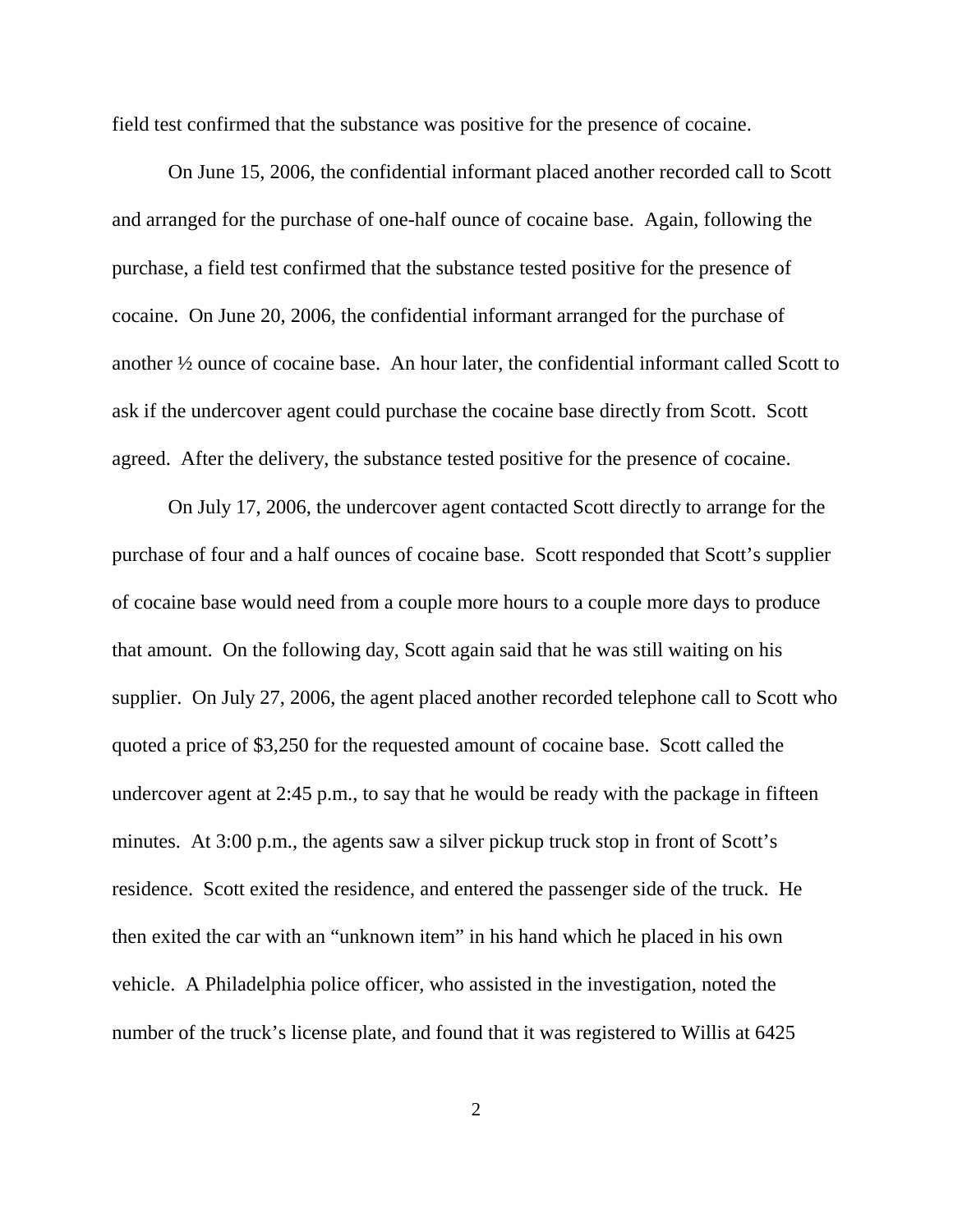Hasbrook Avenue, Philadelphia, Pennsylvania. A few minutes later, Scott traveled to a Home Depot and parked next to the undercover agent's vehicle. The agent entered Scott's vehicle and several minutes later exited with a brown bag in his hand. A field test confirmed that the substance in the bag was positive for the presence of cocaine. The approximate weight of the cocaine was 130 grams.

On July 31, 2006, the undercover agent called Scott to arrange for the future purchase of one-half pound of cocaine base. On August 3, 2006, the agent negotiated with Scott the purchase of one-quarter pound of cocaine base for later that afternoon. At 4:20 p.m., the police saw Willis pulling up to Scott's residence driving a Ford Taurus. Scott left his own vehicle and went over to the driver's side window of the Taurus. Although no actual exchange was witnessed, the agents believed that Willis supplied Scott with four and a half ounces of cocaine base to be supplied to the undercover agent. Very soon after this "meeting," Scott delivered drugs to the undercover agent near the Home Depot. The agent gave Scott \$3,250 in marked bills. A field test showed that the substance was positive for the presence of cocaine. The drugs weighed approximately 128 grams.

On August 24, 2006, the undercover agent made arrangements to purchase onequarter pound of cocaine base from Scott. Later that day, before the scheduled purchase, Willis was seen leaving his residence, going to a restaurant, then returning home. After a couple more errands, Willis sat outside his parents' home in his car with another male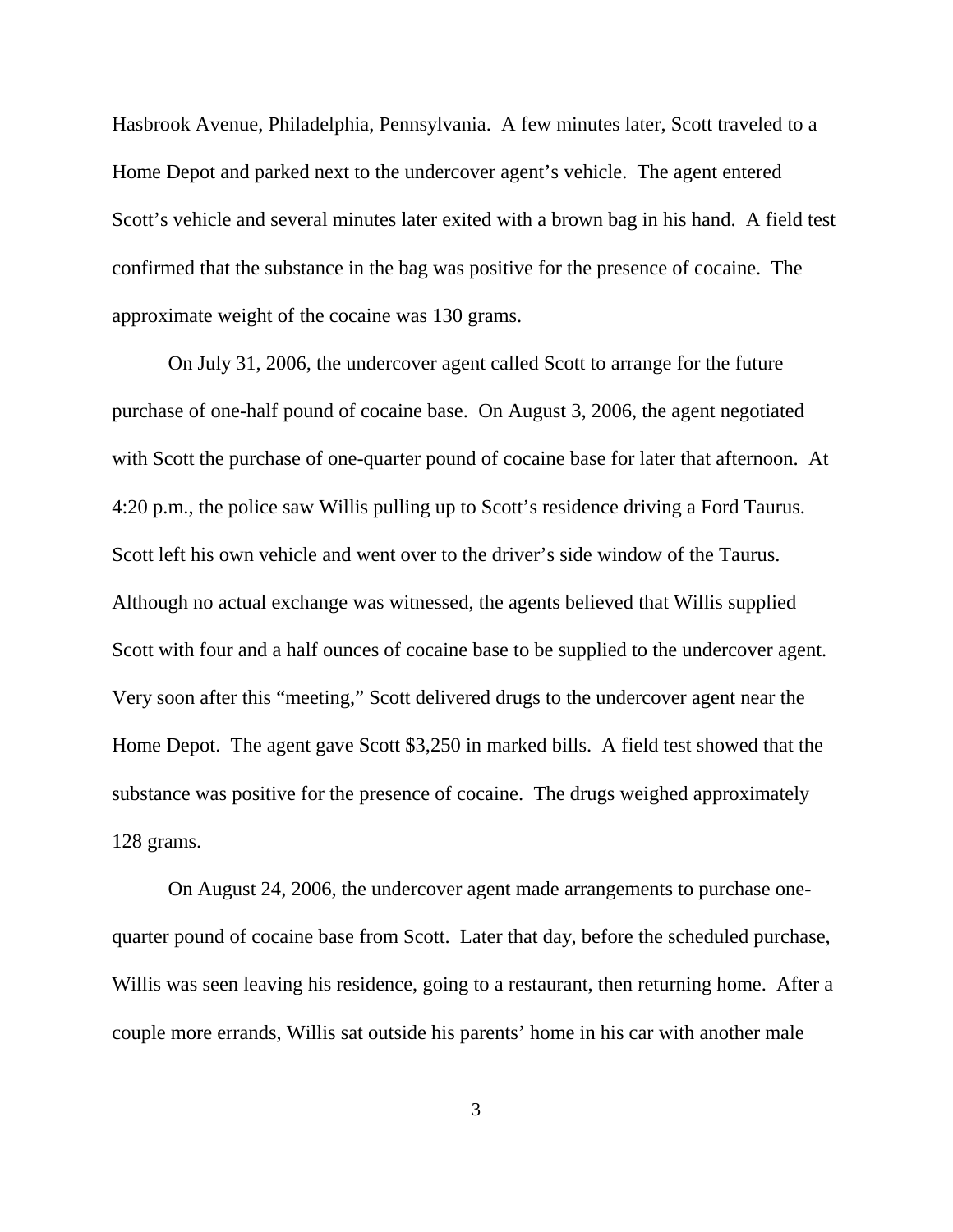until 5:00 p.m., when they drove to a garage on North Clarissa Street. A man came out of the garage and spoke with Willis at the driver's side window. The man returned to the garage and came back out with a duffle bag which was placed into the trunk by Willis' companion. Willis and his companion returned to Willis' home and placed the duffle bag inside the house. About an hour later, Willis left and drove towards Scott's house in the Ford Taurus.

The agents stopped Willis' car in the 900 block of Brill Street, the block where Scott resides, and ordered Willis out of the vehicle. The agents searched the car and Willis' person, and seized 128 grams of cocaine base from Willis' pants pocket, \$719.00 in cash, and a cellphone. He was arrested, given his Miranda warnings, and made no statements to the police. The agents then obtained and executed a search warrant for Willis' Hasbrook Avenue residence. There, they found and seized 57 grams of cocaine base, 7 grams of "marijuana weed and seed," a baggie of 2 grams of cocaine, and a baggie of a suspected cutting agent; a 9mm pistol, 40 caliber handgun, a 22 caliber shotgun, and a 12 gauge shotgun; \$2,000 in one place and \$4,842 in another; 600 rounds of ammunition; jewelry; coins; a scale; and other personal effects.

Another search was being executed simultaneously at Scott's house where agents recovered drug packaging materials, \$619.00, a PECO bill in Scott's name, and a set of keys for his car. Agents also recovered a pouch containing a bag with 7 grams of cocaine. Scott was arrested, given Miranda warnings, and made a written statement in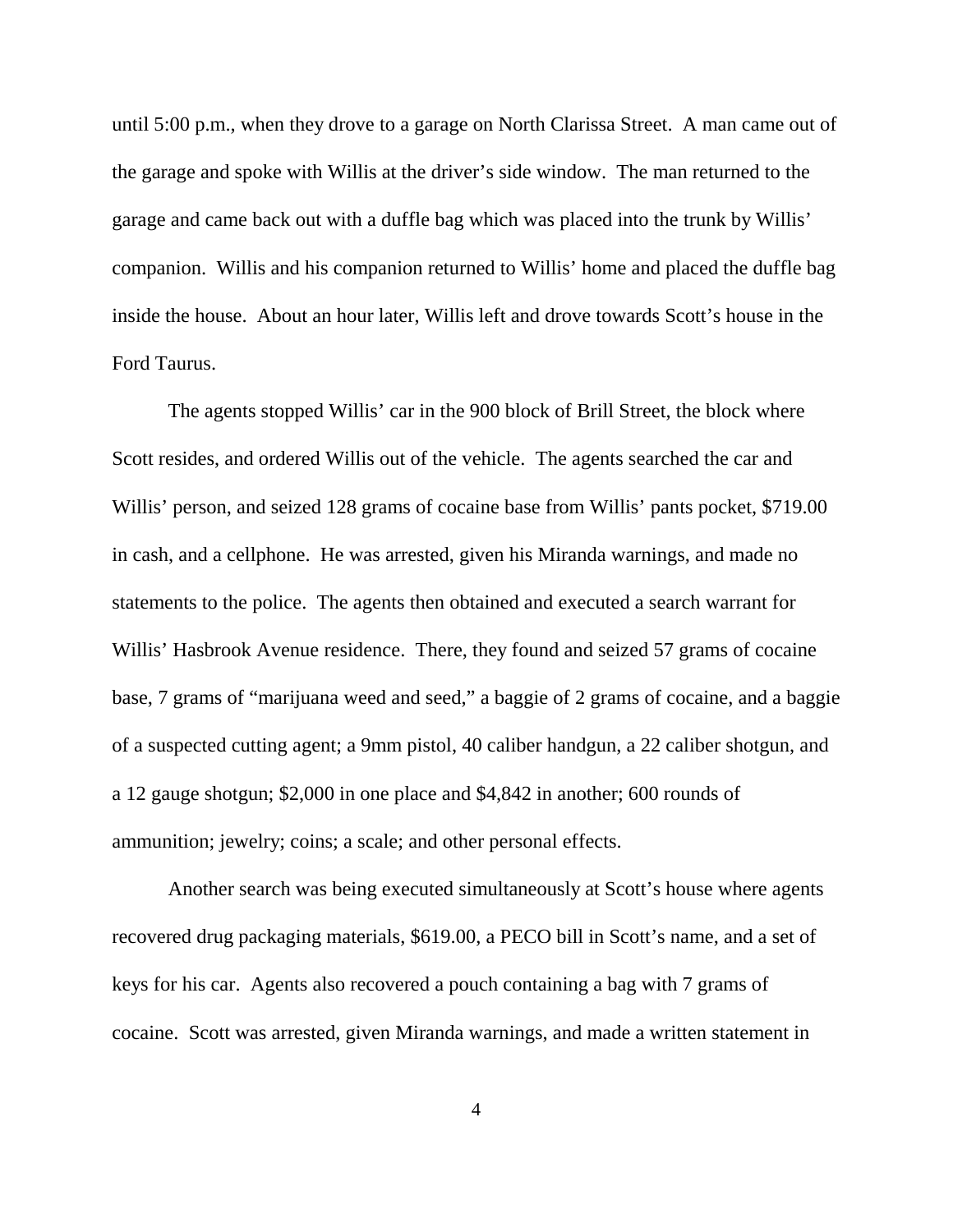which he admitted that he sold drugs, that Willis was his supplier for crack cocaine, and that he has known Willis to be a large quantity drug dealer since 1989. The arrangement that Scott had with Willis was that Willis would give Scott the drugs, and when Scott was paid for a sale, he would in turn pay Willis. Willis charged \$3,000 for a quarter-pound of crack cocaine and Scott made "like \$150.00."

### **II. DISCUSSION**

# **A. The Terry Stop, Search, and Arrest**

Willis argues that all physical evidence seized from his person and automobile should be suppressed because there were no facts from which it could be reasonably concluded that probable cause existed to stop, arrest, and search him on August 24, 2006.

In Terry v. Ohio, 392 U.S. 1 (1968), the Supreme Court created a narrowly drawn exception to the rule that warrantless searches are presumptively unreasonable by allowing a police officer to conduct a brief investigatory search without a warrant. A police officer may conduct such a stop only if the officer can point to specific and articulable facts which, taken together with rational inferences from those facts, reasonably warrant that intrusion. Johnson v. Campbell, 332 F.3d 199, 205 (3d Cir. 2003). The Fourth Amendment allows police to "conduct a brief, investigatory stop when the officer has a reasonable, articulable suspicion that criminal activity is afoot." Illinois v. Wardlow, 528 U.S. 119, 123 (2000). Reasonable suspicion is defined as a particularized and objective basis for suspecting the particular person stopped of criminal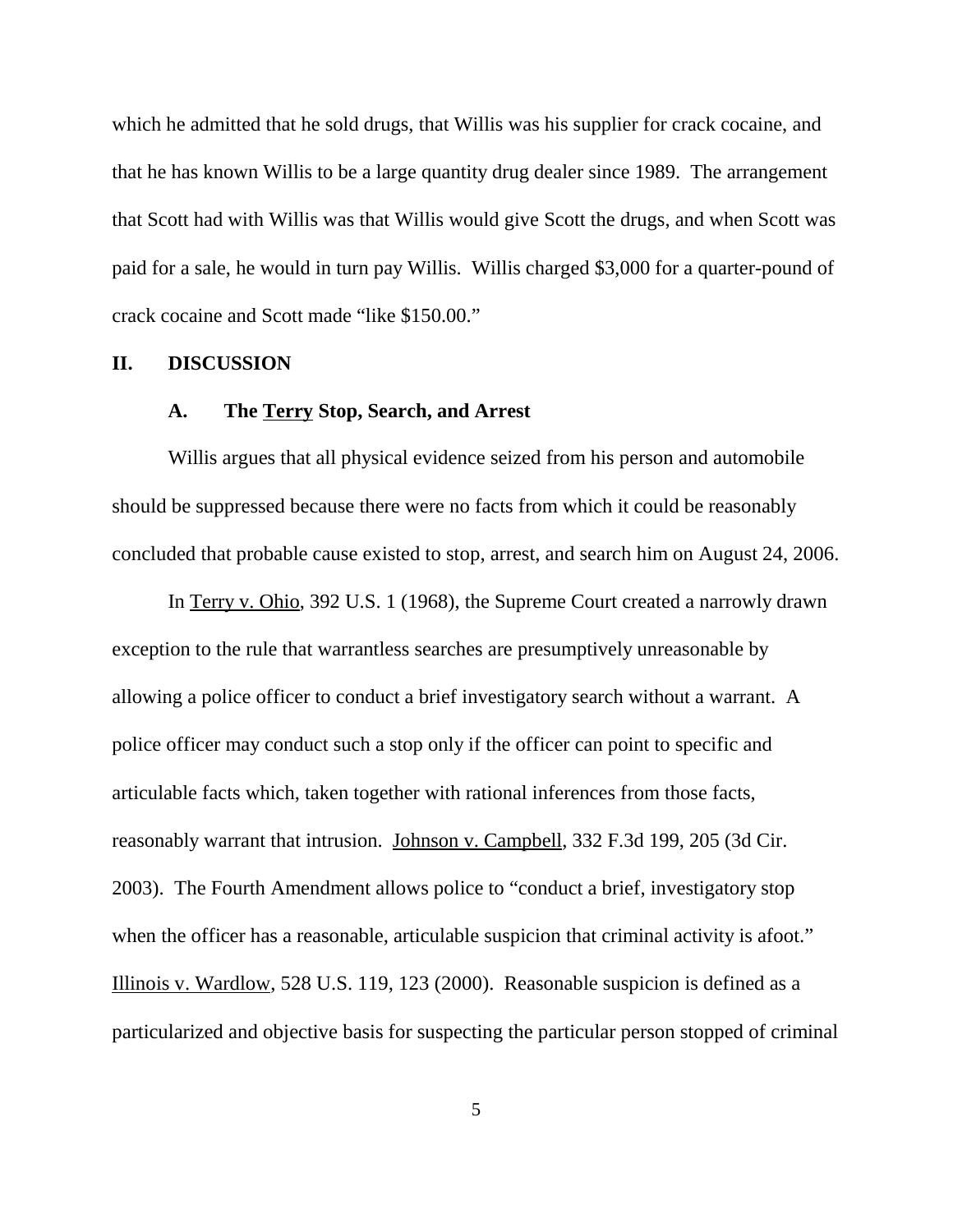activity based upon the totality of the circumstances. United States v. Nelson, 284 F.3d 472, 478 (3d Cir. 2002) (quoting United States v. Cortez, 449 U.S. 411, 417-18 (1981)). Accordingly, even factors independently susceptible to innocent explanation can collectively amount to reasonable suspicion. United States v. Brown, 448 F.3d 239, 252 (3d Cir. 2006). A reasonable suspicion of criminal activity may be formed by observing exclusively legal activity. United States v. Ubiles, 224 F.3d 213, 217 (3d Cir. 2000). Moreover, police officers may rely on their own experience and specialized training to make inferences from and deductions about the cumulative information available to them that might well elude an untrained person. United States v. Arvizu, 534 U.S. 266, 274 (2000); see also United States v. Myers, 308 F.3d 251, 255 (3d Cir. 2002) (although probable cause must ultimately be decided by the courts, not the police, courts must take care to remember that police officers may well draw inferences and make deductions).

Here, the evidence shows that Scott sold a quarter-pound of crack cocaine to an undercover officer on two occasions. Willis had come to Scott's house before both scheduled deliveries of drugs. On one occasion, the agents witnessed Scott entering the passenger side of Willis' vehicle, then leaving the vehicle with an "unknown item" in his hand which Scott placed in his own vehicle. Just before the third purchase, the agents witnessed Willis drive to a garage, speak with a man who went back inside the garage and return with a duffle bag which was placed into the trunk of Willis' vehicle. About an hour after he returned home, Willis left and again drove towards Scott's residence. While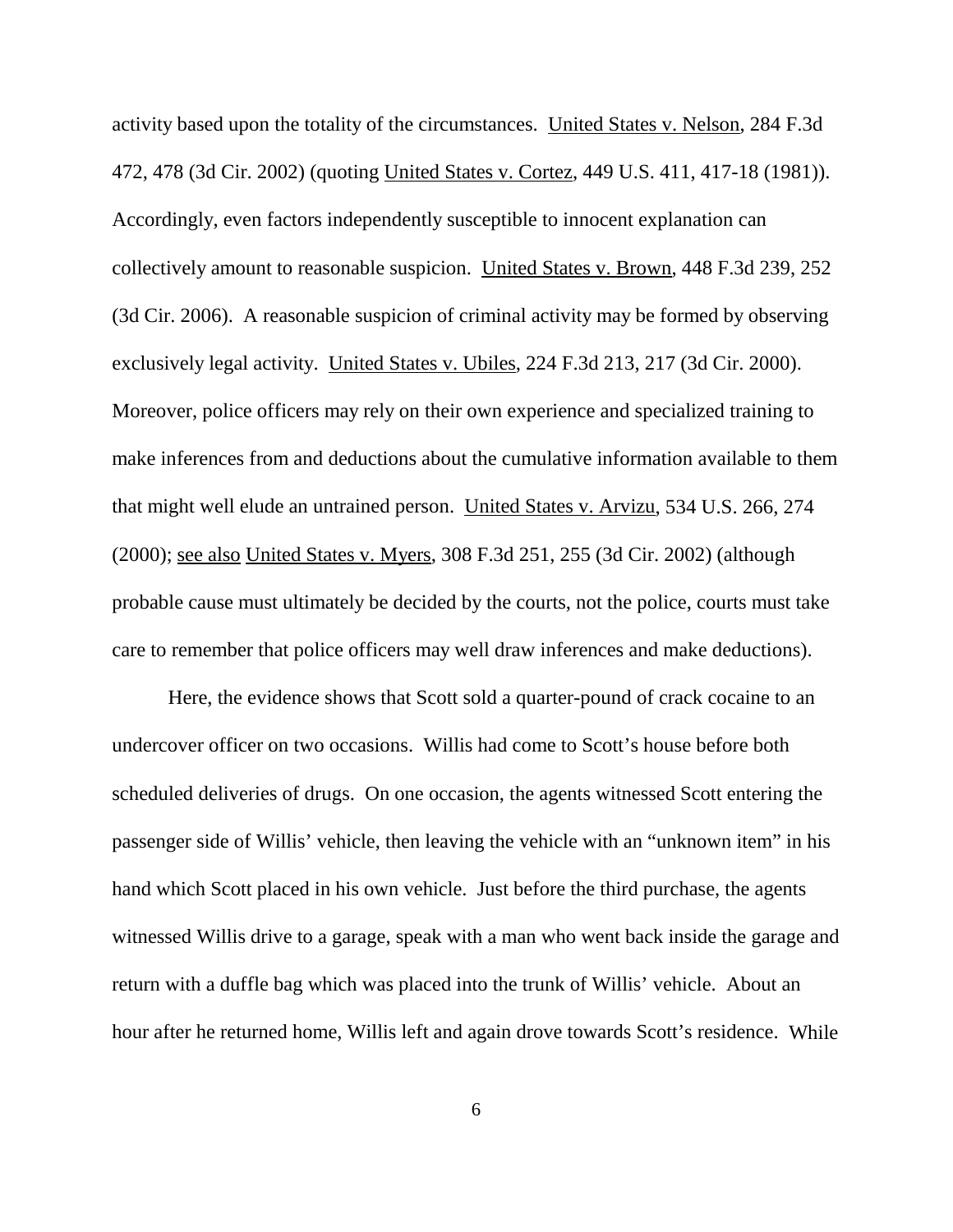these events independently could possibly be explained, experienced narcotics agents who observed them could reasonably infer that Willis and Scott were operating together and that Willis was supplying the controlled substance to Scott for Scott's sales to the undercover officer. This suspicion was based on the officers' extensive experience, knowledge of the area and of the heightened drug activity present, and direct observation of the suspects acting in a manner consistent with drug traffickers. When the experience of these officers is added to the overall scope of this set of facts, the totality of the circumstances warranted reasonable suspicion that Willis was engaging in criminal activity. See Cortez, 449 U.S. at 417-18. Thus, there can be no question that the surveillance team had proper authority to call for Willis' vehicle to be stopped.

The Supreme Court also recognized in Terry that an officer making a reasonable investigatory stop should have the opportunity to protect himself from attack by a suspect. Adams v. Williams, 407 U.S. 143, 146 (1972). Thus, during a Terry stop, officers may take additional steps that are reasonably necessary to protect their personal safety and to maintain the *status quo* during the course of the stop. United States v. Hensley, 469 U.S. 221, 235 (1985). Generally, a protective search consists of a pat-down of the exterior clothing of a detained individual. Terry, 392 U.S. at 21; Sibron v. New York, 392 U.S. 40, 65 (1968) (noting that protective searches will typically be confined to a limited patting of the outer clothing of the suspect for concealed objects which might be used as instruments of assault). Here, the authorized pat-down of Willis' person revealed 128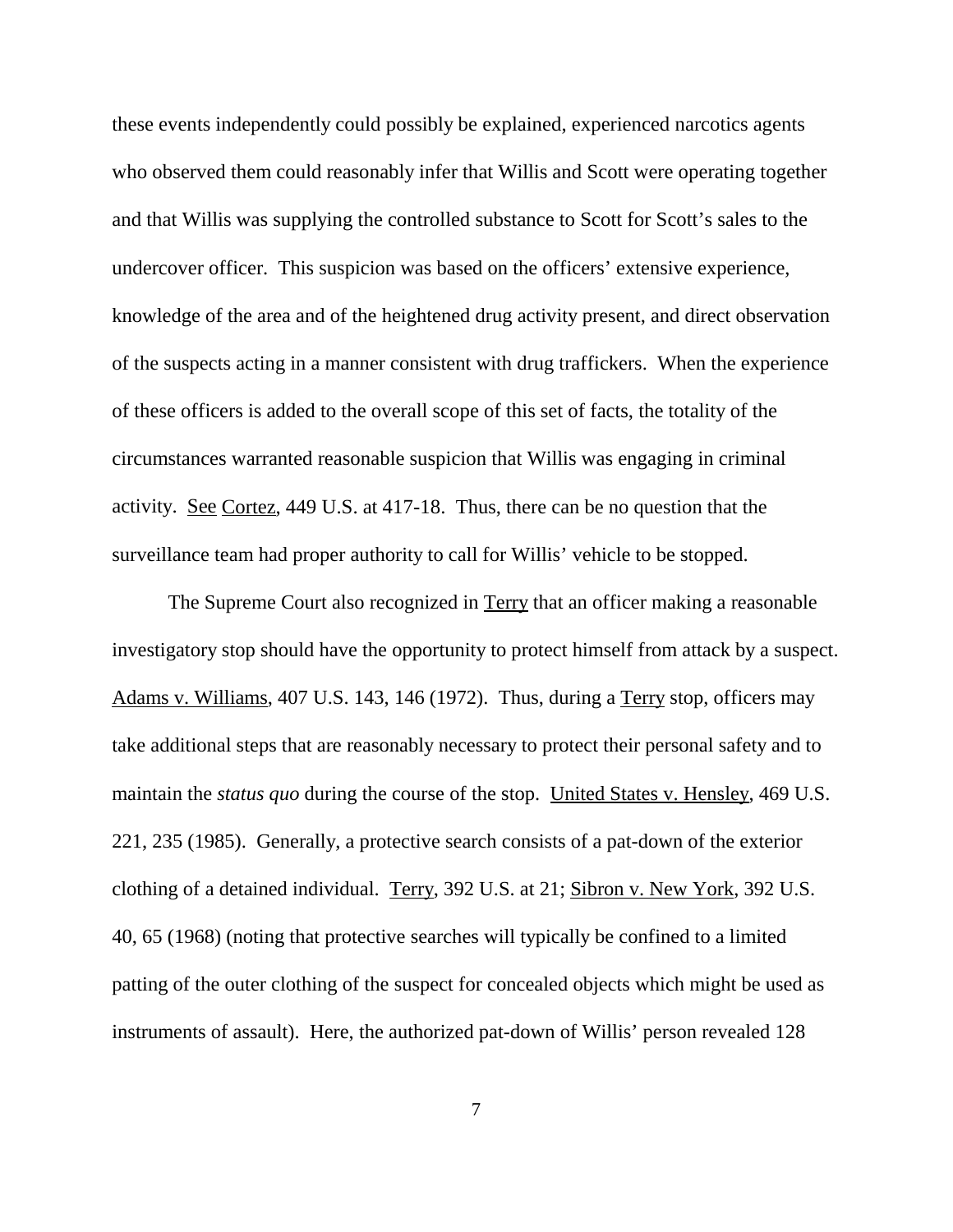grams of cocaine base.

Willis argues that his subsequent arrest was illegal because the officers had no warrant and no probable cause to arrest him. He insists that he did not threaten the safety of the law enforcement officers prior to this unlawful arrest, that he had no weapon, and that he did not present a danger to the safety of law enforcement officers.

Warrantless arrests are reasonable under the Fourth Amendment when the arresting officer has probable cause to believe that a criminal offense has been committed. Devenpeck v. Alford, 543 U.S. 146, 152 (2004). Probable cause is defined by the Supreme Court as facts and circumstances sufficient to lead a prudent man to believe that the suspect had committed or was committing an offense. <u>Beck v. Ohio</u>, 379 U.S. 89, 91 (1964)). Courts in the Third Circuit apply a "common sense approach," based on the totality of the circumstances, to determine whether law enforcement officials had probable cause to arrest. Paff v. Kaltenbach, 204 F.3d 425, 436 (3d Cir. 2000).

ATF Special Agent Thomas Pietrowicz testified at the suppression hearing. I found him to be very credible as he related how his team of law enforcement agents watched Willis and what conclusions they drew from their observations. Certainly, these experienced officers had probable cause to believe that Willis was engaging in illegal activity. They based the decision to arrest Willis after seeing him with his co-defendant on two occasions just before the co-defendant delivered drugs to the undercover agent.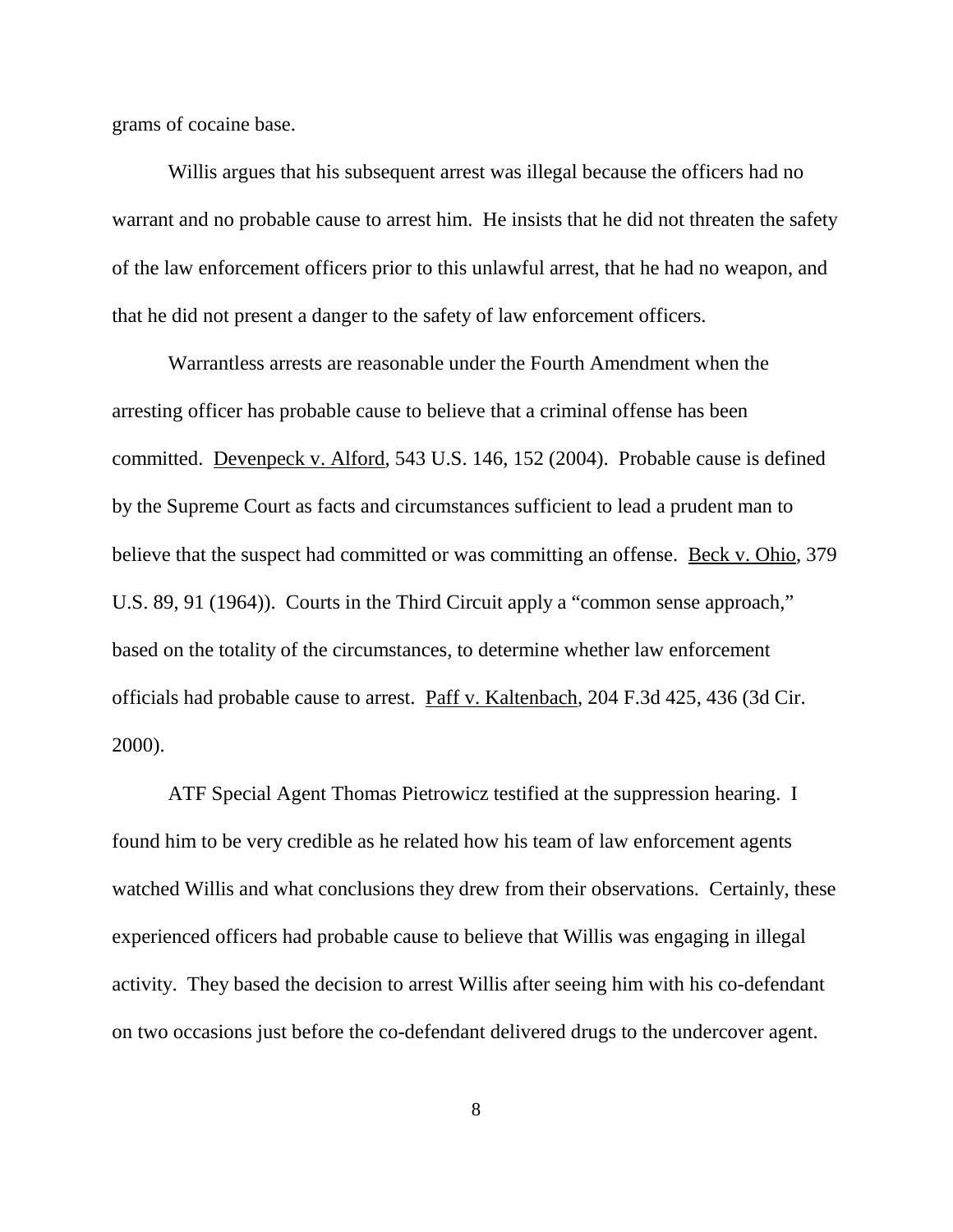On one occasion, the agents saw the co-defendant exit Willis' vehicle with an "unknown item" which the co-defendant placed in his own vehicle. On the date of the arrest, after the co-defendant made arrangements for a third sale to the undercover agent, Willis drove to a garage where a duffle bag was placed into the trunk of his vehicle. Later, as he pulled onto the street where his co-defendant resided, the officers stopped the vehicle. It was reasonable for the police to believe that Willis and Scott were operating together and that Willis was Scott's supplier. Based on the totality of these circumstances and the experience of these law enforcement officials, I find that probable cause existed to arrest Willis that evening without a warrant. Paff v. Kaltenbach, 204 F.3d at 436.

# **B. The Search of 6425 Hasbrook Avenue and the Ford Taurus**

Willis argues that evidence seized from his residence at 6425 Hasbrook Avenue and his Ford Taurus must be suppressed as the poisonous fruit of an illegal search. First, Willis claims that absent his illegal arrest, there was no probable cause to believe that drugs would be found at his residence or in his vehicle. This argument is meritless given my finding that Willis' arrest was a lawful one. The agents had probable cause to support an application for a search warrant of Willis' residence and vehicle.<sup>1</sup>

 $1$  Even if a search warrant had not been issued for the vehicle, its search would have still been justified under the long-standing automobile exception to the Fourth Amendment warrant requirement, which allows for the warrantless search of any area of a vehicle that may harbor contraband or other evidence of illegal activity. United States v. Salmon, 944 F.2d 1106, 1123 (3d Cir. 1991) (citing United States v. Ross, 546 U.S. 798, 825 (1982)); see also United States v. Burton, 288 F.3d 91, 100-101 (3d Cir. 2002) (automobile exception allows police to search an automobile without a warrant if they believe that the automobile contains evidence of a crime).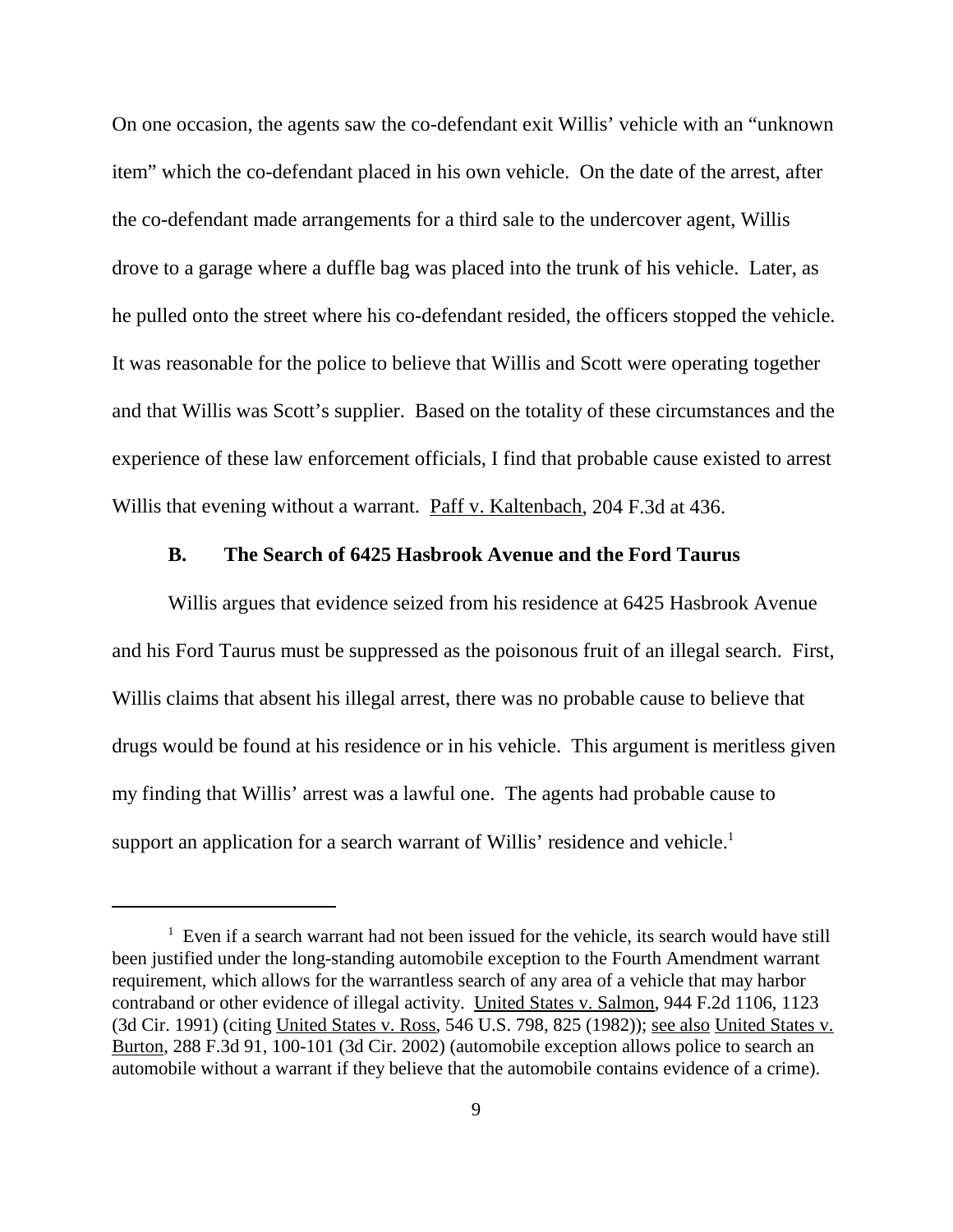Second, Willis claims that the search of his residence was illegal because it was executed without a warrant. The search warrant that the agents secured described alleged illegal activity at 6426 Hasbrook Avenue, and sought to search those premises, instead of 6425 Hasbrook Avenue, Willis' residence. This claim is also meritless.

The incorrect house number found in the agent's application for a search warrant was an unfortunate but harmless typographical error. A review of the affidavit shows that it was not knowingly or recklessly false. It provided the issuing authority with ample support for a determination of probable cause for the search. The affidavit was not so facially deficient that it failed to particularize the place to be searched or the items to be seized. See United States v. Leon, 468 U.S. 897, 923 (1984). In fact, the affidavit provided a specific description of the residence to be searched: a red brick, 2-story twin house with a driveway on the side, a boat in the backyard, a black security door on the side, and a detached garage in the rear. Further, the agent who prepared the affidavit had become familiar with the residence during this investigation. Thus, I find that the search warrant satisfied the requirements of the Fourth Amendment, despite a typographical error in the street address. <sup>2</sup> I will deny the motion to suppress in its entirety.

An appropriate Order follows.

<sup>&</sup>lt;sup>2</sup> It is also important to note that if the officers executing the warrant had a good faith belief in the validity of the warrant, the fruit of the search would not be excluded. United States v. Leon, 468 U.S. 897, 922 (1984); see also United States v. Hodge, 246 F.3d 301, 305 (3d Cir. 2001) (the suppression of evidence is inappropriate when an officer executes a search in objectively reasonable reliance on a warrant's authority).